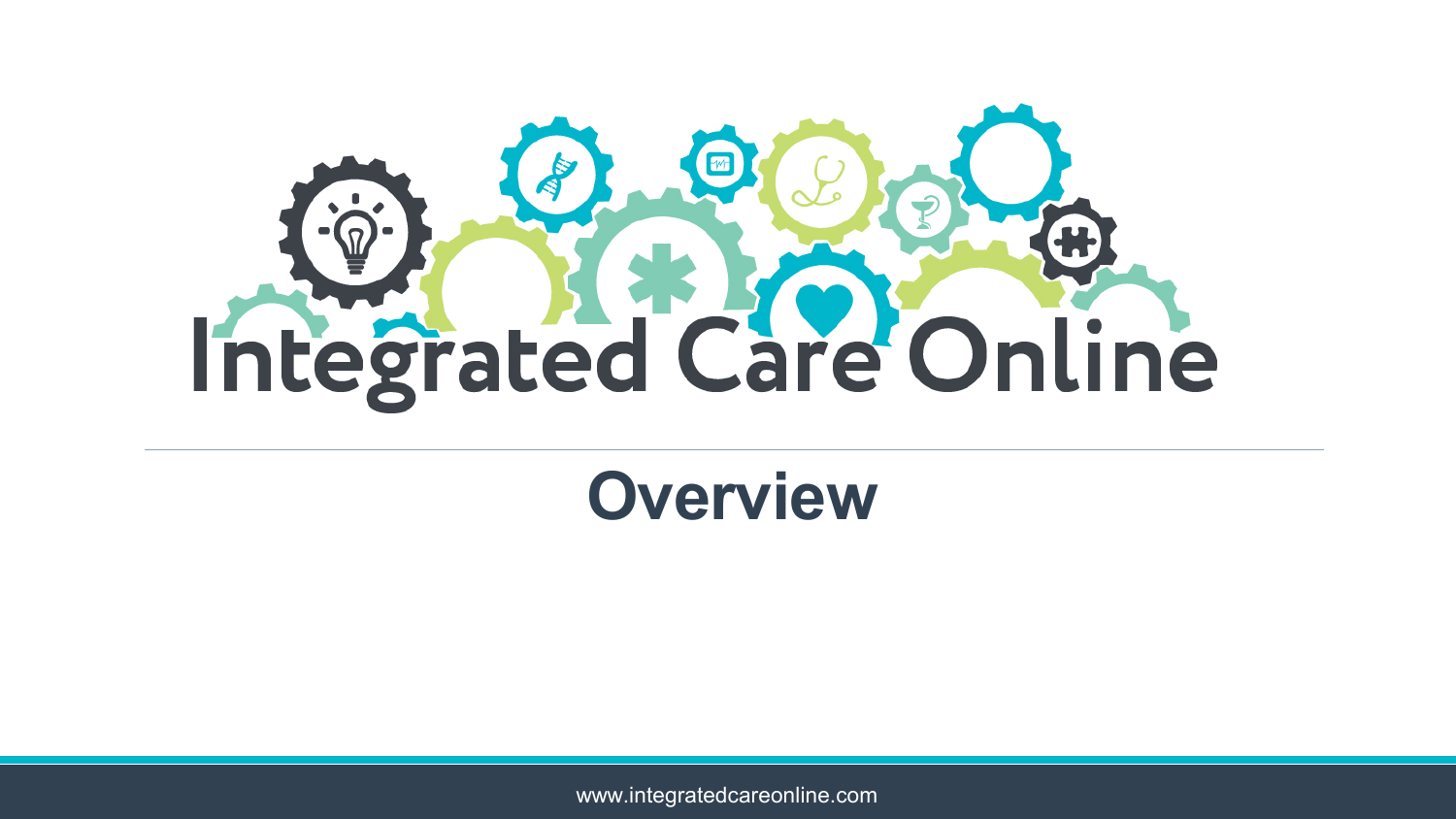## I. About Integrated Care Online

The online community, Integrated Care Online by NextGen Healthcare, is the industry leader for integrated health clinical content, best practices, and strategic insights. The online community provides:

- An online resource for information and case studies demonstrating successful interoperability among clinicians, hospitals and labs
- **Executive insights on models and best practices to** enhance integrated care
- **Integrated, Fast, and Intuitive Mobile Results** By providing clear direction, Integrated Care Online Powered by NextGen Healthcare is driving informed evidence based practice in the field of behavioral health.

Learn more at [www.integratedcareonline.com](http://www.integratedcareonline.com/)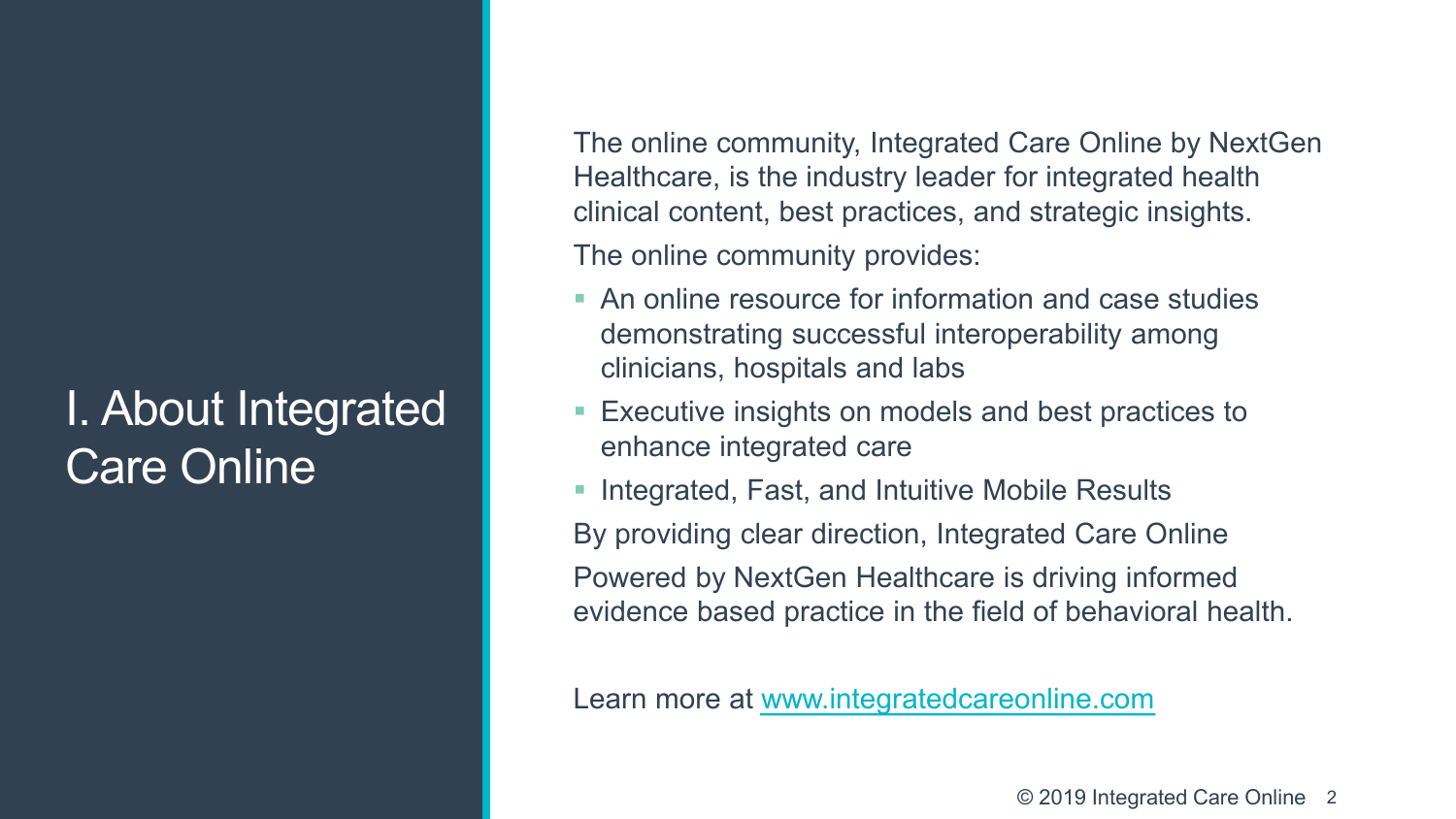## II. Advisory Board **Members**

**Stacy, DiStefano** Chief Strategy Officer, EVP Strategy & Business Development **Inperium, Inc.**



**Christy Dye, MPH,** President/CEO **Partners In Recovery**



**Ben Johnson, DHSc** Senior Associate *OPEN MINDS* 



**Christi J. Lundeen** Chief Innovation Officer **Mercy Care** 



**Rebecca Plonsky, LICSW** Senior Associate *OPEN MINDS* 



**Ako Quammie** EHR and HIE Program Manager **CO Governor's Office of Information Technology** 



**Victor Topo, MSW** President/CEO **Center for Life**